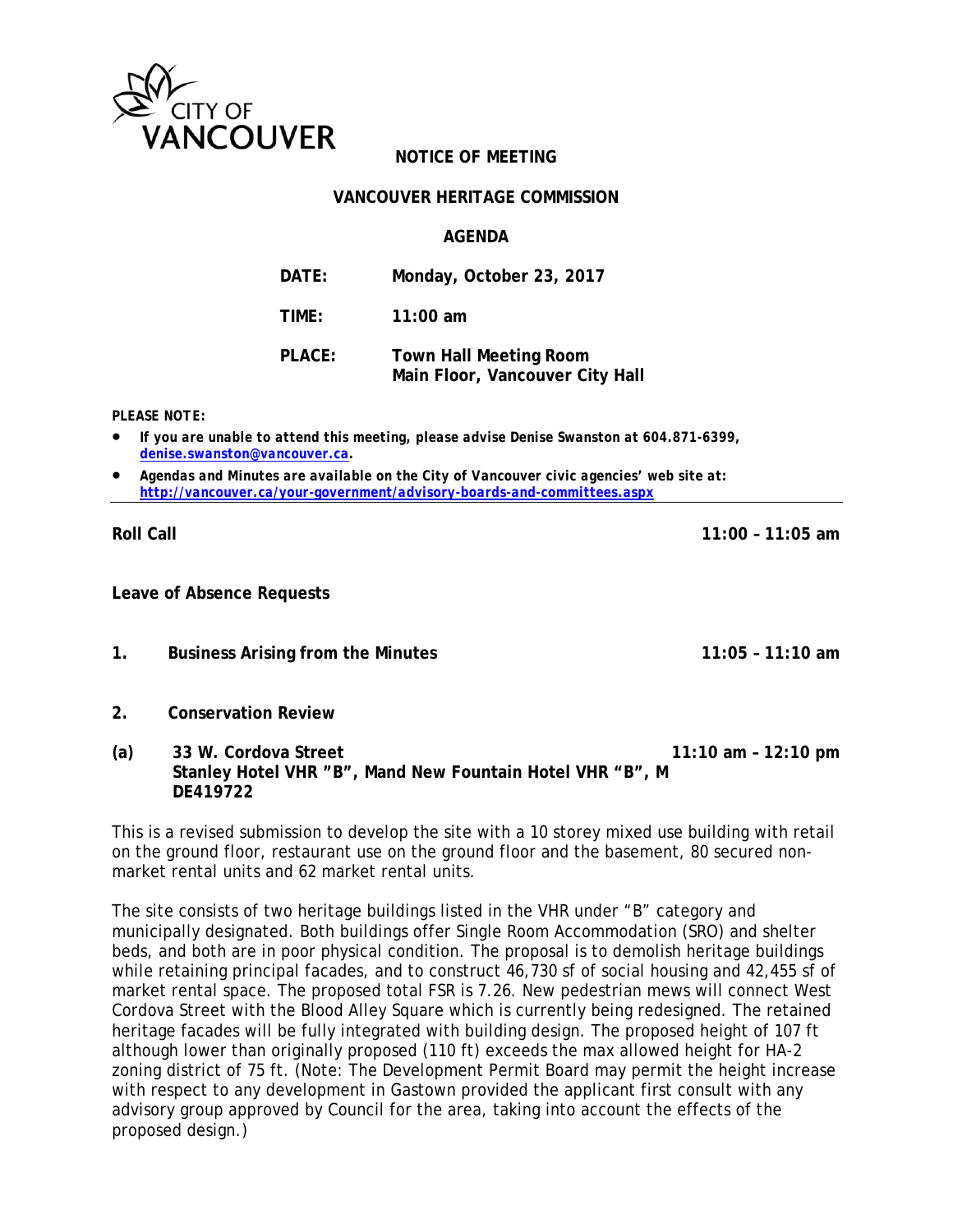The initial proposal was presented to the VHC on September 7, 2016, at the joint workshop with the UDP and GHAPC. The Commission expressed concerns over the proposed form of development and demolition of two designated heritage buildings, but generally supported the plans for proposed housing options on this site. In addition, the Commission expressed concerns regarding partial retention of only the facades and a lack of integration with the new structure, and the proposed 600-seat performance venue.

The applicant will present the revised proposal and explain how it differs from the earlier version. The Heritage Impact Assessment and the Conservation Plan will also be presented. Staff will be available to answer policy related questions.

**Issues:**

- Proposed demolition of designated heritage buildings;
- Proposed built form and massing, proposed height;
- Compatibility with the HA-2 Design Guidelines;
- Facade grant claim (note: one of the HFRP eligibility criteria is that the proposed work "must comply with all heritage conservation standards";
	- o Does the facade only retention approach meet this criterion?
- Featured Heritage Impact Assessment;
- Proposed Conservation Plan

| Applicant:   | Henriquez Partners Architects, Rui Nunes, Architect<br>Provincial Rental Housing Corporation, Mathew Brodie, Owner<br>Westbank Projects Corp., Ian Gillespie, Developer<br>Donald Luxton & Associates Inc., Don Luxton, Heritage Consultant |
|--------------|---------------------------------------------------------------------------------------------------------------------------------------------------------------------------------------------------------------------------------------------|
| Staff:       | Paul Cheng, Senior Development Planner, COV Planning Dep.<br>Helen Ma, Downtown East Side Policy Planner, COV Planning Dep.<br>Lisa King, Project Facilitator, COV Planning Dep.<br>Zlatan Jankovic, Heritage Planner, COV Planning Dep.    |
| Attachments: | Project booklet including Conservation Plan and Heritage Impact<br>Assessment                                                                                                                                                               |

## **(b) Blood Alley Square and Trounce Alley Redesign Update 12:10 – 12:55 pm**

The project was launched in 2016 and concept design options were prepared and presented to the community for comments in summer/fall 2016. The City of Vancouver engaged Enns Gauthier Landscape Architects to assist with this project. The initial presentation of the concept design to the VHC was conducted on September 12, 2016. The City of Vancouver is redesigning Blood Alley Square and Trounce Alley to:

- Update the space to increase its usability and accessibility for formal and informal gatherings
- Propose new ways for managing commercial dumpsters and waste
- Create a stewardship plan that involves the local community
- Maintain the richness in materials and texture of the original 1970's design

At this time staff and the consultant would like to present an update to the concept design as well as to provide more information on its integration with the 33 W. Cordova development proposal. Further design development will continue in winter 2017 and there will be more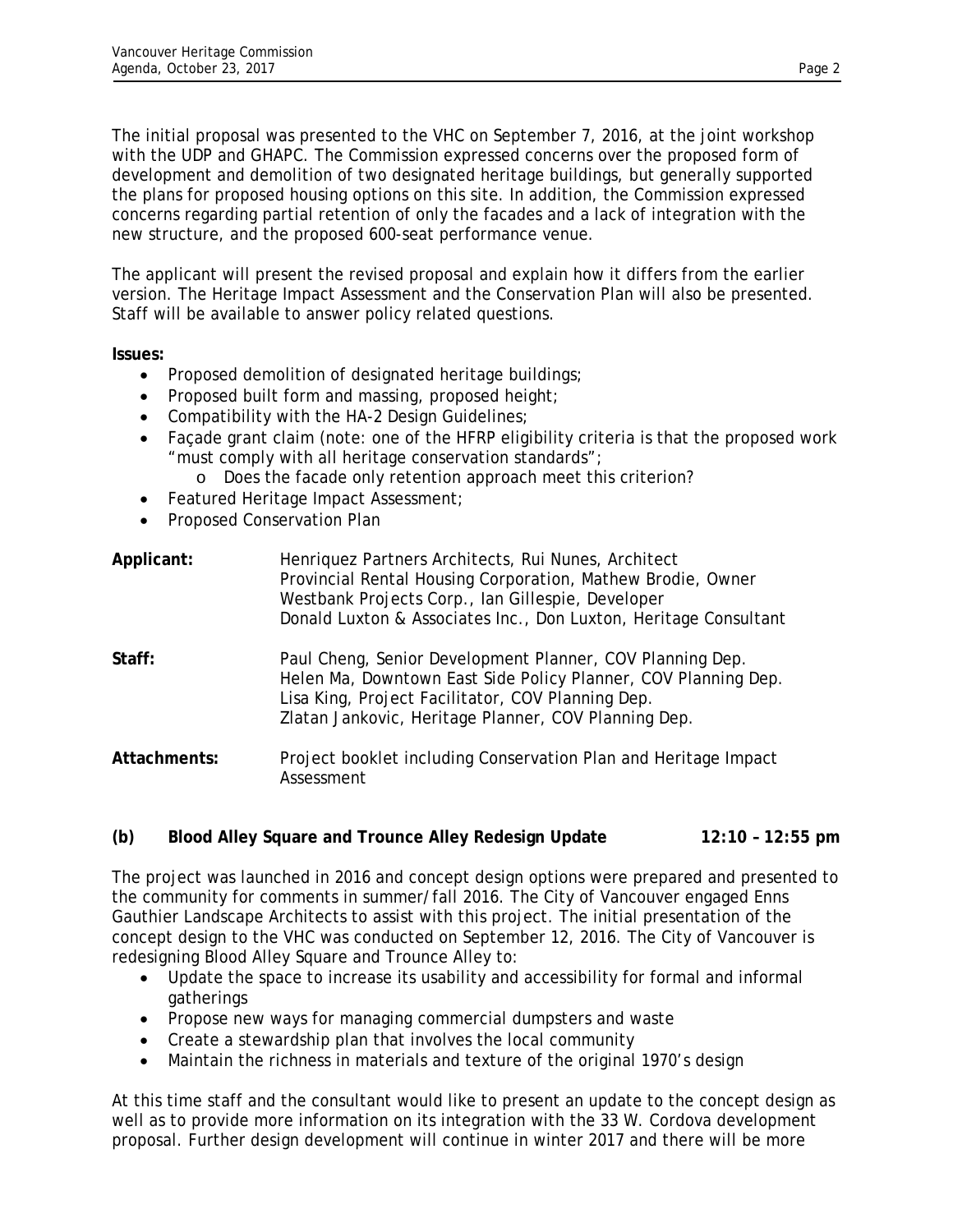opportunities for public comments to the design. More information of the project can be found on the City's webpage: vancouver.ca/bloodalleysquare

**Consultant:** Bryce Gauthier, Lead Consultant, Enns Gauthier Landscape Architects **Staff:** Tom Warren, Project Manager, COV Engineering Dep. Paul Cheng, Senior Development Planner, COV Planning Dep. Helen Ma, Downtown Eastside Policy Planner, COV Planning Dep. Zlatan Jankovic, Heritage Planner, COV Planning Dep.

## **Attachments:** Project brochure

**(c) 2425 West 5th Avenue – Tunstall House 12:55 – 1:25 pm VHR 'C' (proposed) DP-2017-00502** 

The Tunstall House at 2425 West  $5<sup>th</sup>$  Avenue was built in 1911, an example of an early Craftsman house in Kitsilano. Architects George Grant & Alexander Henderson were commissioned by Dr. Simon J. Tunstall to design this house for his daughter Marjorie Browne. It has features typical of a house of this era, designed in a simple manner; for example, its full-width porch has shingled posts rather than more decorative turned or squared columns. It is unusual for a house in this area, and of this simple style, to have been architectdesigned.

The Statement of Significance and Heritage Register evaluation were reviewed by the SoS/VHR Subcommittee and reported to the Heritage Commission on October 3, 2016, which endorsed a recommendation that the Tunstall House be added to the Heritage Register as a Clisting.

The zoning is RT-8, and a single-unit infill dwelling is proposed to be developed at the rear of the property with retention of the heritage house and conversion to two units. An infill dwelling would not normally be proposed on a site with less than a 16-foot side yard as per the RT-8 Guidelines. However, due to the side yard orientation of the multi-family building on the property immediately to the east, such a form of development was considered more appropriate than expanding the heritage house, and it has proceeded to application.

The proposed density is slightly above permitted, and the height is existing non-conforming when measured as the number of storeys. Actual height will not change as a result of this proposal. The Director of Planning is seeking addition to the Heritage Register and heritage designation in exchange for the infill proposal.

| Item              | <b>Permitted or Required</b> | Proposed                    |
|-------------------|------------------------------|-----------------------------|
| Floor Space Ratio | 0.75                         | 0.77                        |
| Height            | 2 storeys                    | 3 storeys *                 |
|                   | 10.7 m (35 ft.)              | 10.6 m $(34.8 \text{ ft.})$ |
|                   | 35% for infill               | 37.8% for infill            |
| Coverage          | 45% overall                  | 40% overall                 |
| Side Yard         | 16 feet                      | 14.46 feet                  |

The technical summary of the project is as follows: